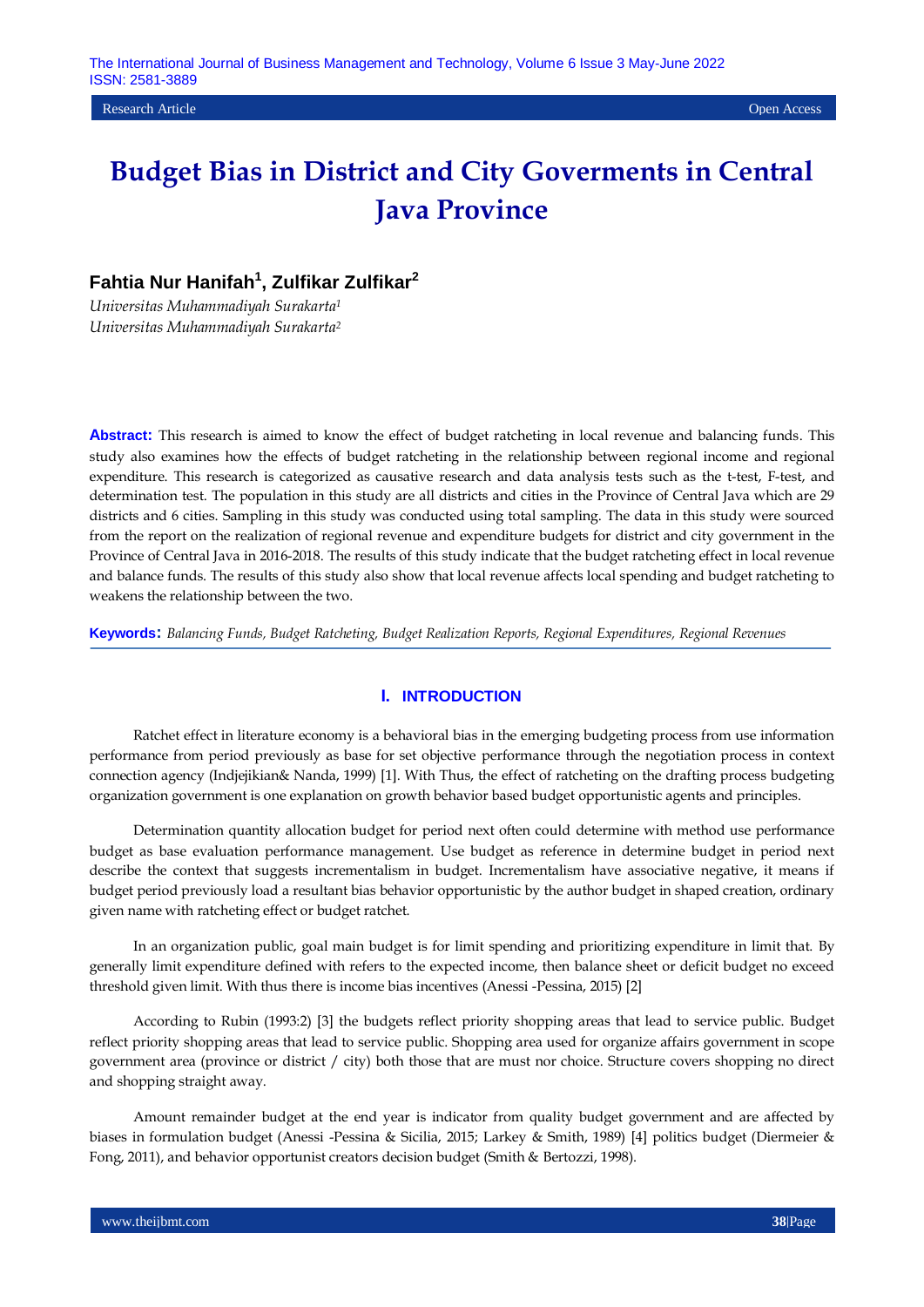In implementation budget year walk possibility there is difference Among planned goals and required goals so that need customization or revised in fiscal. Due to arrangement budget beginning there is a bias (Larkey& Smith, 1989; Anessia -Pessina & Sicillia, 2015) [2] the process of change budget also tends experiencing bias, because composing budget beginning and change actual no different by significant Anessi- Pessina, et al., 2015). Many factors are empirical proven influence change budget government area (Forrester & Mullins, 1992; Anessia -Pessina, et al., 2012; Dougherty, et a., 2003).

As Constitution Number 23 of 2014 concerning Regional Government, the Regional Government organizes affairs government in accordance with authority, except affairs government. Government area should operate autonomy as wide as possible in organize affairs government that becomes his authority. Arrange his business alone in accordance with principle government alone and task assistance. Budget government area arranged every year in accordance with guidelines composing Budget Regional Income and Expenditures determined by the Regulation of the Minister of Home Affairs. Guidelines the arrange determination forecast every component Budget Regional Income and Expenditure (income, expenditure, and financing) with consider regulation legislation each components, assumptions macroeconomics, and realization budget from period before. Budget Regional Income and Expenditure includes plan finance for various element income area, shopping area, and financing area.

According to Halim in Rahmawati (2010) [5] in context governance and service organization \_ public based on principle decentralization, the area is given authority for pick up taxes / levies and manage source power nature. Source of funds for area consist from Income Original Regional Balance Fund and loans area, deconcentration. Three sources first direct managed by the government area through Budget Regional Income and Expenditures, while others organized by the government center through work same with government area.

Province Central Java consists of 29 Regencies and 6 Cities have receipts and disbursements finance respective government different according to area. Every expenditure government area based on ownership reception in the form of income potential area or more known with Income Original Region which includes : income taxes and levies area, income Profit of Owned Enterprises Regional and other legal income . Eita &Mbazima (2008) [6] found that big income will determine big expenditure. In government regions in Indonesia, expenditure budgeted after source funding identified (Abdullah and Rona, 2015) [7]Independence area for fulfil need funding shopping the depending on ability area in produce income from its potential, which is known with Income Original Region. Amount Income Original Region is factor important in count the amount of Balancing Fund received every district in Allocation Fund form General. If the Allocation Fund General used for fund operational government area, then Income Original Region can allocated in accordance with priority development area on policy area alone. Use wisdom Income Original Region including conflict interests and problems agency (Abdullah, 2012) [8].

The Central Java Provincial Government is one of the entire government regions in Indonesia that show good achievements. Revenue and Expenditure Budget the Regional Government of Central Java Province has increased from year to year as by carrying out various developments both in the form of the regional tourism sector and other public sectors. This is certainly in accordance with the purpose of the study to determine the effect of the budget ratcheting in government budgeting by implementing a performance-based budget that occurs in Regional Original Income and Balancing Funds.

This study also analyzes the effect of Regional Original Income on Expenditures Region and budget ratcheting as moderating variables. The results of the research are expected able to add to the literature related to research objectives and can add insight readers in understanding the issues that are currently developing among the government areas in Indonesia. The results of this study are also expected to provide implementation for local government in improving the budgeting process that will be carried out in the future which will come.

# II. **LITERATURE REVIEW AND HYPOTHESIS DEVELOPMENT**

### 1. Agency Theory

Agency theory is part of game theory which studies the proper design of contracts to align the interests of the agent and the principal when the interests of the agent conflict with the interests of the principal (Scott, 2015). In this theory, there are two parties who enter into an agreement or contract, which gives power to one party or is called the principal, and the other party who receives the power or is called an agent (Halim & Abdullah, 2006) [9]. Agency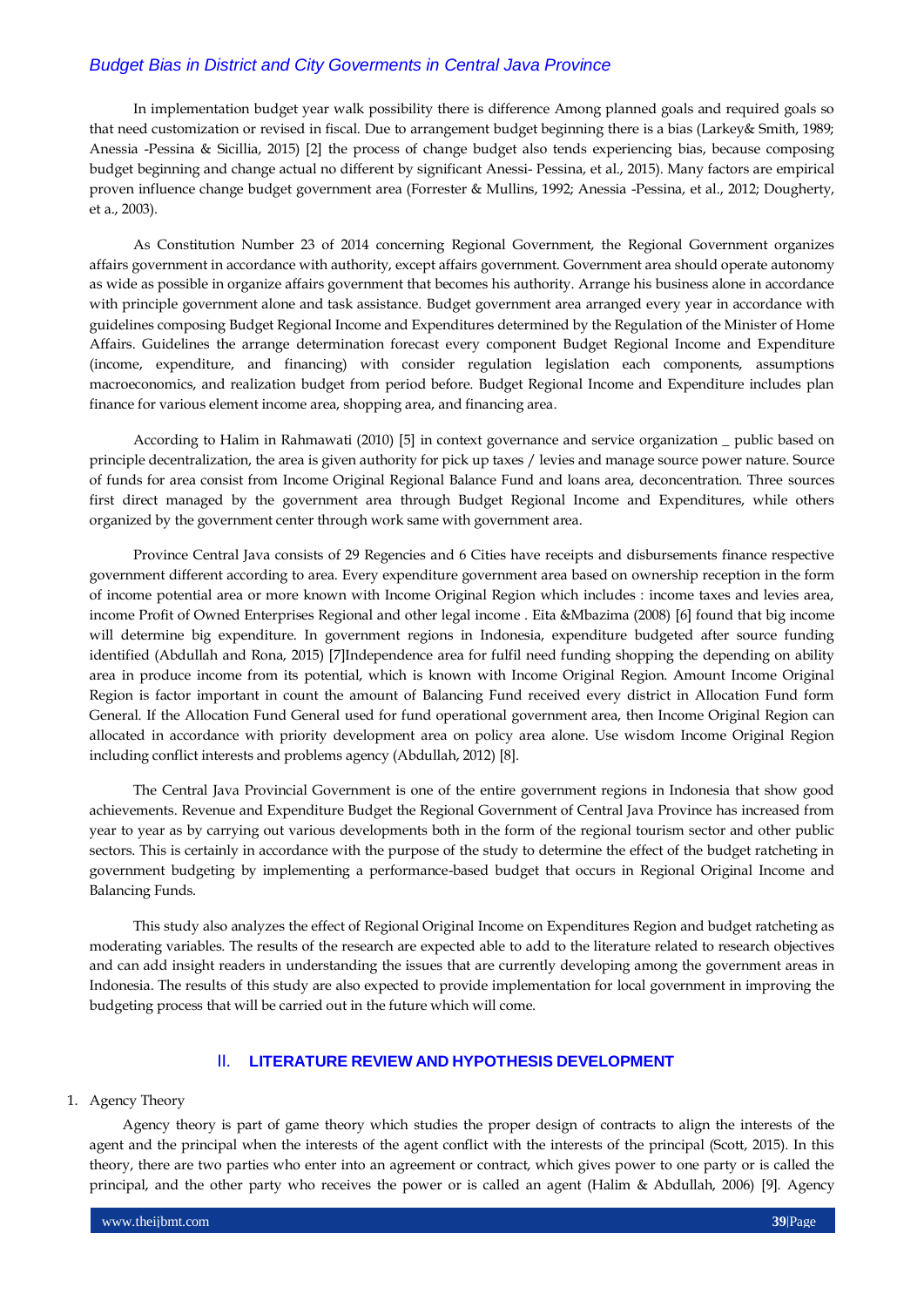problems arise when there is a delegation of authority by the principal to the agent for decision making (Zimmerman, 1997) [10]

Each approach to budgeting has advantages and disadvantages (LeLoup, 2001). Therefore, it implies many parties (budget actors) (Rubin, 1993) [3], the budget as a very dynamic process, so it has a tendency to bias (Larkey& Smith, 1989; Jones &Euske, 1991), budget variance (Mayper, 1991) and agency problems (Abdullah, 2012; Smith &Bertozzi, 1998; Forrester, 2001; Fozzard, 2001).Local government budgets are actually complex, reflecting complex legislative and executive relationships (Abdullah, 2012) [8].Lauth (2002) says there is a principle of separation of powers and decision making in the public sector budget. In the public sector (including government) organizational activities are carried out on the basis of the availability of funds in the budget, not with the intention of obtaining financial benefits or benefits from using the budget.

In its development, there are several approaches to public sector budgeting, especially central/federal, state or local government budgeting. (Abdullah, 2012) [8]. According to Rubin (1993:2), the budget is part of the government's accountability and accountability mechanism to the public, who want to know how the government uses its money. That is, the budget reflects the relationship between people's aspirations and the results achieved by local governments to achieve these aspirations.

Costello, et al. (2012) [11] said in the concept of a balanced budget (balanced budget rule), if the government is unable to fund the current budget year, expenditures can be transferred to the next fiscal year, but this is often not done so. One of the reasons is to form a "base" for the current year, so that it can become a "foundation" in determining the next year's budget. Meanwhile, according to Hye& Jalil (2010), the relationship between income and expenditure is directional.

### 2. Locally-Generated Revenue

Regional original income is regional income obtained from existing resources in an area and then collected in accordance with Regional Regulations (Law Number 33 of 2004) with reference to applicable laws and regulations. Regional original income describes the achievement of an area or district in financial management and economic growth.

Local governments also have the authority to revise property taxes in their area, such as revising tax assessment practices, so as to increase tax revenues (Mullins &Wallin 2004; Carroll 2009).Local governments can explore and utilize these sources of Regional Original Income optimally. The Regional Original Income group is separated into four types of income, namely (Halim, 2002) [12]:

- 1. Regional Tax is regional income derived from taxes.
- 2. Regional levies are regional revenues originating from local taxes. In the new APBD structure with a performance approach, the types of income derived from regional taxes and territorial returns are based on Law Number 34 of 2000 concerning Amendments to Law no. 18 of 1997 concerning Regional Taxes and Regional Retribution
- 3. The results of regionally-owned companies and the management of separated regional assets are derived from regional revenues derived from regional companies' revenues and the management of separated regional assets.
- 4. Other Legitimate Regional Original Income.
- 3. Balancing Fund

Balancing Fund is a form of regional revenue originating from transfers from the Central Government to Regional Governments as a form of implementing a decentralized system. According to Renyowijoyo (2013), balancing funds are divided into: Revenue Sharing Funds, General Allocation Funds, and Special Allocation Funds.

There are two types of balancing funds, namely general balancing funds (block grants) and specific grants. General balancing funds are regionally owned funds that can be used by regional governments in accordance with regional needs. Therefore, in this case the local government can formulate its own policy on the use of block grant funds. Meanwhile, the use of special funds or special subsidies is determined by the higher government that provides these funds. In other words, local governments may not use these funds for activities other than those specified.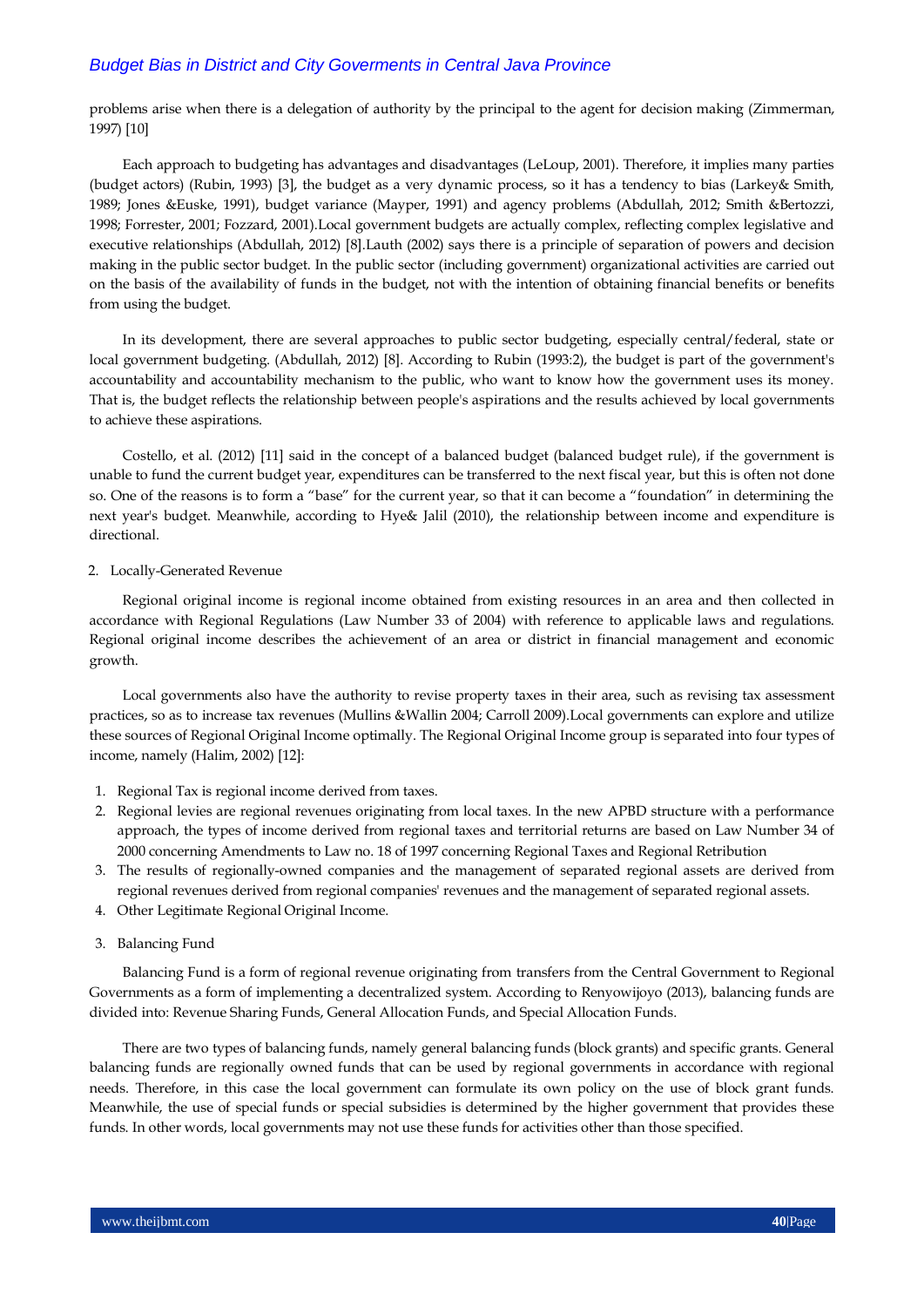### 4. Regional Expenditures

Regional expenditure is the obligation of the regional government and is deducted from the net worth during the fiscal year. Regional expenditures refer to resources used in government affairs that carry out provincial or district/city authorities, both mandatory and optional. Mandatory affairs management expenditures are prioritized to ensure and improve the quality of people's lives, seek to fulfill regional obligations in the form of improving basic services, education, health, social and public facilities, as well as developing social security systems. The Minister of Home Affairs Regulation Number 13 of 2006 states that there are two divisions of regional expenditures, namely indirect expenditures and direct expenditures.

Based on PP No. 58 of 2005 concerning Regional Financial Management, regional expenditures are used to carry out government affairs which are the authority of the province or district/city, including mandatory and optional affairs according to the provisions of laws and regulations. Since the implementation of regional autonomy and fiscal decentralization policies in 2001, regional budgets have not only ranged from the types of funds allocated to regions, but also the regionalization of funds allocated.

### 5. Budget Ratcheting

Budget deviations are seen in the increase in the budget of the next period in response to the negative variance of the previous period's budget. If the performance difference is permanent, the difference in the variance of the previous performance is relevant information for the principal. The use of prior performance information may revise the principal's belief about the agent's ability to perform over some period. The agent's comparative advantage creates information asymmetry that causes the principal to misjudge the agent's actual performance capability and gives the agent the opportunity to reduce performance capability, create slack, and modify discretionary accruals or manipulate actual activity (Bouwens&Kroos, 2011) [13].

Lim (2011) [14] shows that positive variance in earnings (difference between realized and budgeted) is associated with future budgeted earnings, whereas negative variance in earnings is not. Positive variance reflects good performance, so this pattern can be imitated to determine performance targets for next year. In cases where the agency problem is large, namely the level of information asymmetry is also high, then the possibility of budget ratcheting is more likely to occur.

An increase in target revenue from taxes will increase government spending (tax-spend hypothesis). However, this increased level of spending will not return to what it was, despite resistance to the tax increase (and the tax being lowered later). The ratchet effect model predicts that the spending target will be relatively constant, unless it is disturbed by some external event (Aranda, 2010) [15].

A favorable change in last year's performance is associated with an increase in targets for this year, while an unfavorable change in performance is associated with a decrease in next year's target. This effect is consistent with the performance change associated with the permanent component. The purpose of ratcheting is to reduce the budget gap and impact on the costs incurred by participatory budgeting (Aranda, Arellano, & Davila, 2014) [16].

Leone & Rock (2002) [17] found that ratcheting is a form of information asymmetry, namely an imbalance of information between the agent and the principal. This finding is in accordance with the concept of setting performance targets where there is stronger ratcheting of the previous profitable variant than the previous unfavorable variant. While Fisher, et al. (2006) found that ratcheting is symmetrical in behavior.

Budget ratcheting results in the future budget being the same as the previous period's budget, plus there are differences between the company's budgets including: First, the government's budget objective is to budget expenditures or financing for regional development and run government operations, while the company's budget is carried out for estimate profit. Second, Budget Ratcheting in the company's budget is related to bonuses based on the achievement of profits that benefit the company, while Budget Ratcheting for the government is related to public losses due to inefficient budget growth (Lee & Plummer, 2007) [18].

# **HYPOTHESIS DEVELOPMENT**

This study uses 2 independent variables. Namely: Regional Original Revenue (X1) variable, Balanced Fund variable (X2), Moderating variable (Z) Budget Ratcheting and dependent variable (Y) Regional Expenditure.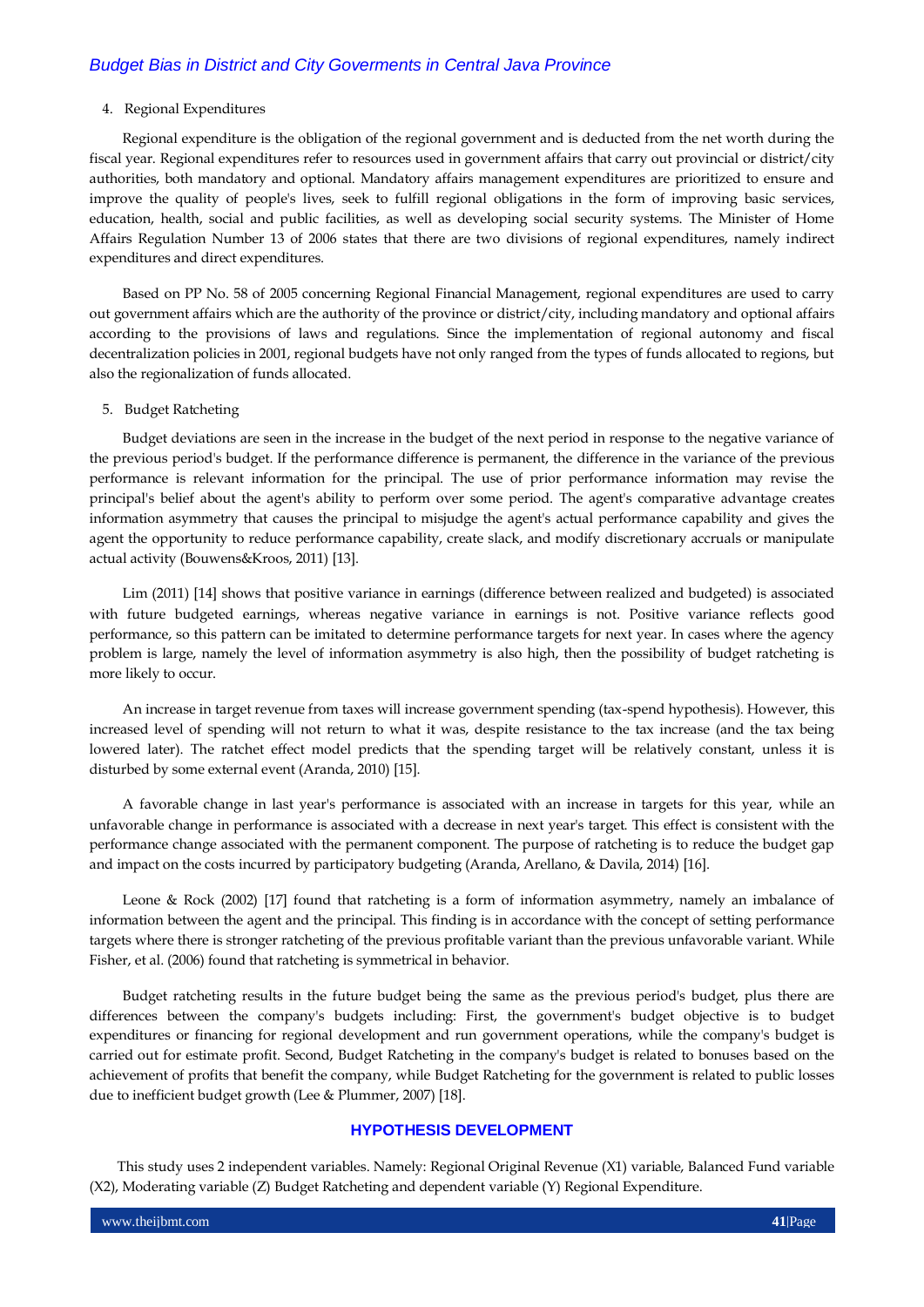### 1. The Influence of Regional Original Income on Regional Expenditures

Narayan and Narayan (2006) [19] explain connection Among expenditures and revenues that occur in government. If occur deficit budget income and expenditure, policy for Upgrade income government should implemented. Causality two direction for decision income government created by independent will cause deficit more budget high, which will cause expenditure government grow faster than income government.

The results of Abdullah's research (2012) [8] show that representative institutions in the regions tend to be opportunistic by proposing changes to the target area's revenue from local revenue which will then be used for funds that usually increase the allocation of proposed expenditures when discussing the draft budget for regional regulations on Regional Expenditure Revenue.

Study previously researchedabout connection Among income original area to shopping area namely Abdullah and Junita (2016), Rahmawati (2015), and Sari, et al (2019) concluded thatthat local revenue has a significant effect on regional spending. Studies this could concluded that through income original high area, then could concluded that government could reduce dependence on the government area [5]. Based on the discussion above, then hypothesis first could declared as following :

### **H 1** : Income Original area of influence to Regional Expenditures

2. Effect of Balancing Fund on Regional Expenditures

Balancing fund is a transfer of funds from government center to government target area for close gap fiscal and balancing capacity fiscal between area, so that could help government area by independent in carry out duty and serve society. The financial balance with the central government transfer funds to the regions is the driving force for regional governments to finance regional expenditures.

Chang and Ho (2002) in Prakosa (2004), discusses connection Among income and spending area in various literature economics and finance area by large since end 1950s decade. Aziz (2000) and Doi (1998) explain in prakosa (2004), that various hypothesis about connection this has tested by empirical. Wulansari (2015) and Ferdian (2013) explain their findings showing that the Balancing Fund has a significant effect on Regional Expenditures, which means that if the Balancing Fund increases, Regional expenditures also increase. Based on this description, the second hypothesis of this research is as follows:

**H 2**: Balancing Fund influential to Regional Expenditures

3. Budget Ratcheting on Local Revenue Budgeting

Budgeting Income Original Region is the process of determining revenue targets (revenue forecast) in area. In management finance area, it is hoped existence independence capable area fulfil all need funding shopping that will determined. This thing Becomes objective in implementation acquisition Income Original Region. In the process of setting revenue targets in the neighborhood government often get obstacles as bias and error behavior (error), so that lead to revenue targets set above (over forecast) or below (under forecast) capacity actual fiscal. This thing depending on the policy you want achieved by politicians (Voorhees, 2006). High dependency or existence pressure strong budget could push branch executive for set more revenue targets low or small (under forecast) from capacity fiscal actual (Voorhees, 2006) [20].

Party Executive usually set relative targets under forecast for every component income (Marlowe, 2009). Existence increase in revenue target for level certain on the basis of realization income year previously will give legitimacy for government area for Upgrade expenditure or shopping in year next. Situation this thus known with term pro cyclical ratchet in budgeting (Marlowe, 2009). That is, in the process of budgeting local revenue by the government, many parties have an interest in increasing or decreasing the budget due to opportunistic behavior among budget actors. Based on this description, the third hypothesis of this research is as follows :

**H 3** : Budget Ratcheting has an effect in Budgeting Income Original

4. Budget Ratcheting on the Balancing Fund Budget

Information about allocation funds general and allocation funds special submitted by the government center, then discussion budget areas carried out by the executive (head) regionsand the legislature. Second type of balancing fund this no experience significant change along year because determined by the formula or consideration certain. However Thus, other types of balancing funds can be changed materially because assumptions made at calculation beginning different with real assumptions laterday. For example, balancing funds in the form of funds for result.

In literature economics and finance area, relationship Among income and expenses area has discussed by large since the late 1950s, and various hypothesis about connection this has tested by empirical, show that income influence shopping. Meanwhile research (Bambang Prakosa, 2004) on the impact of grants from the Central Government on spending decisions or Regional Government Expenditures has been carried out for more than 30 years. Holtz-Eakin, et al (1985) in Bambang Prakosa (2004) said : that there is very relationship close between Central Government transfers and Expenditures Local Government. Based on the discussion above, the fourth hypothesis can be stated as follows :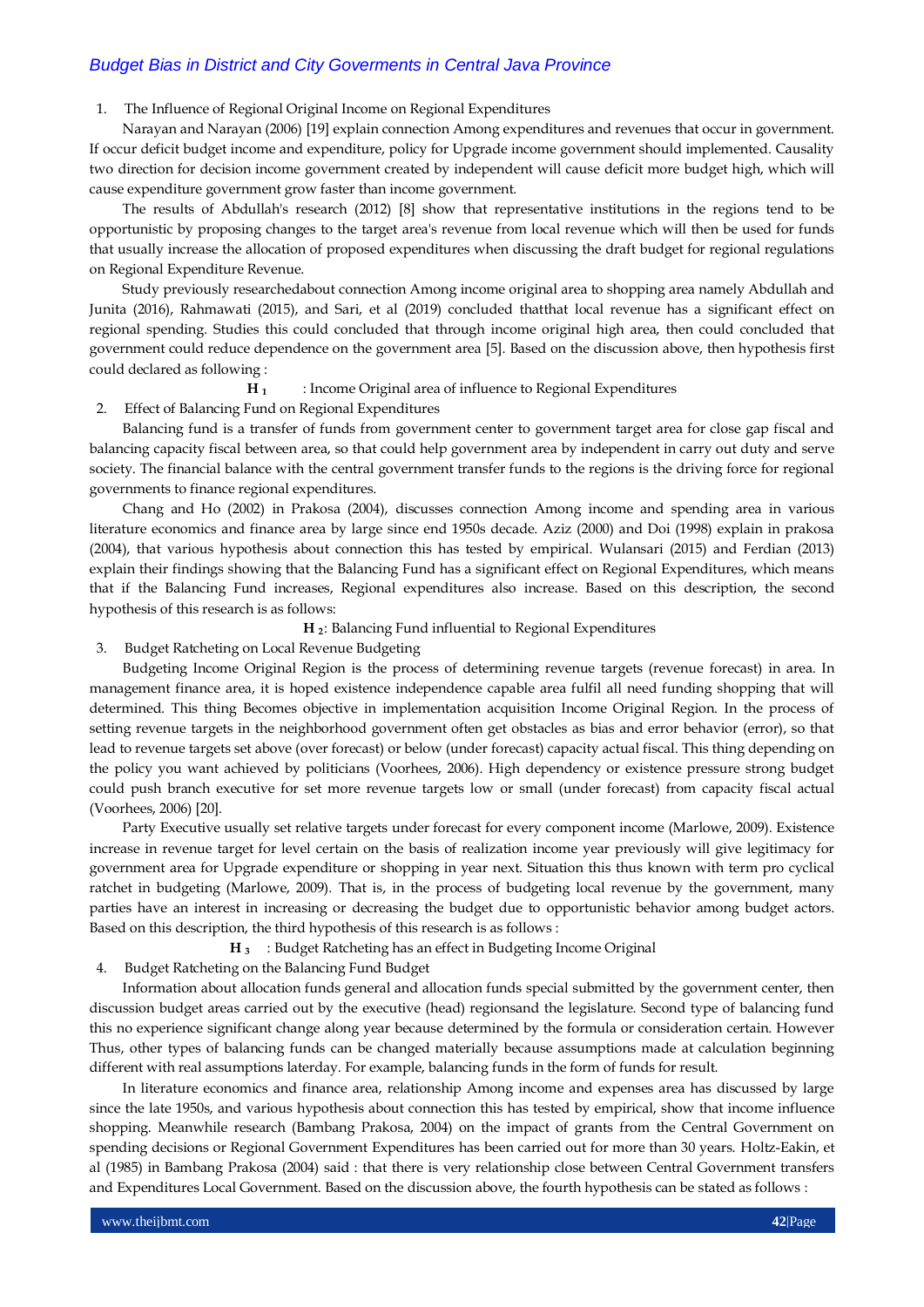- **H 4** : Budget Ratcheting influential in Balancing Fund Budget
- 5. Budget Ratcheting in Moderating the Relationship Between Regional Original Revenue and Regional Expenditures

One hypothesis in theory finance public show that income determine shopping (tax-spend hypothesis) no on the contrary. A number of studies give Proof empirical about Thing this (Poterba, 1995), but in practice budgeting, relations the almost always biased because there is a bias in determination of income targets (Larkey& Smith, 1989).

Lim's study (2011) [14] gives Proof existence ratcheting budget for cases of 50 cities in the United States. by special, budget income with variance positive linked with enhancement budget income for year next, while budget income with variance negative no related with enhancement budget future income. With Thus, relationship Among variant budget period walk own correlation with revenue target determination year next (Lee & Plummer 2007; Bouwens&Kroos, 2010).

Kim (2002) found that budget ratcheting is happening when problem agency the more severe. It turns out variant negative in budget income moment this is also because weak power mayor (lower major power index). However, budget income with variance positive, which leads to an increase budget income next, also influenced by power strong mayor (higher major power index).This thing prove that when problem agency Becomes more bad, budget target income period next not enough responsive to change period walk. With Thus, the fifth hypothesis is :

**H 5** : Budget Ratcheting moderates the relationship between Regional Original Revenue and Regional Expenditure

### III. **METHODS**

### 1. Data

The data analyzed in this study is secondary data sourced from the Realization Report of the Regional Revenue and Expenditure Budget in Regency and City Governments in Central Java Province in 2016-2018.The type of data in this study is quantitative data in the form of numbers and is objective.Quantitative data consists of Regional Original Revenue, Balancing Fund and Regional Expenditure.In this study also uses a balanced type of data.The number of Regional Governments in Central Java Province itself is 35 Regency/City Governments consisting of 29 Regencies and 6 Cities. Central Java Province is a province located in the middle of Java Island, which is directly adjacent to the Provinces of West Java, East Java, and the Special Region of Yogyakarta.

2. Variable Measurement

One aspect that is usually found in the formation of budgeting targets is the existence of budget ratcheting. This is due to the formation of the next year's performance target which is determined due to the difference between the previous year's performance target and the target for that year (Aranda, Arellano & Davila, 2015). In this research, budget ratcheting becomes the moderating variable. The measurement of this variable uses the model from Aranda (2010) on Abdullah and Junita (2016) as follows:

# $\text{PAD}_t$  **–**  $\text{PAD}_{t-1} = \delta + \gamma (\text{PADR}_{t-1} - \text{PAD}_{t-1}) + \varepsilon$

Where PAD<sub>t</sub> is the Regional Original Revenue Budget for the current year. PAD<sub>t-1</sub>is the Regional Original Revenue Budget of the previous year. δ is a Constant. γ is the regression coefficient. PADRt-1 is the Realization of Regional Original Income in year t-1.  $PAD_t - PAD_{t-1}$  measures the increase in the current year's  $PAD$  budget compared to last year's PAD budget. This is used to see the existence of budget ratcheting in determining PAD targets.

Budget Ratcheting on Regional Original Income and Balancing Funds

To see if there is a change in the budget that results in a budget ratcheting effect on Regional Original Revenue, Balancing Funds, and Regional Expenditures, we can use the model developed by Lee and Plummer (2007):

$$
B_{t} - B_{t\text{-}1} / B_{t\text{-}1} = \delta + \lambda^{+} (A_{t\text{-}1} - B_{t\text{-}1}) + \lambda^{+} U_{t}^{*} (A_{t\text{-}1} - B_{t\text{-}1})
$$

This model is used to determine the effect of the previous period's budget and regional income variance on the current period's regional budget and revenue. Where  $B_t$  is the regional budget and revenue for the current year.  $B_t$ <sub>1</sub> regional budget and revenue in the previous year. A<sub>t-1</sub> regional expenditure and revenue realization in the previous period. **λ<sup>+</sup>** adjustment regression coefficient for positive variance. **λ-** Adjustment regression coefficient for negative variance.  $\delta$  is a Constant. In this case,  $U_t$  is equal to 1 if budgeted expenses exceed actual expenses (underspending) and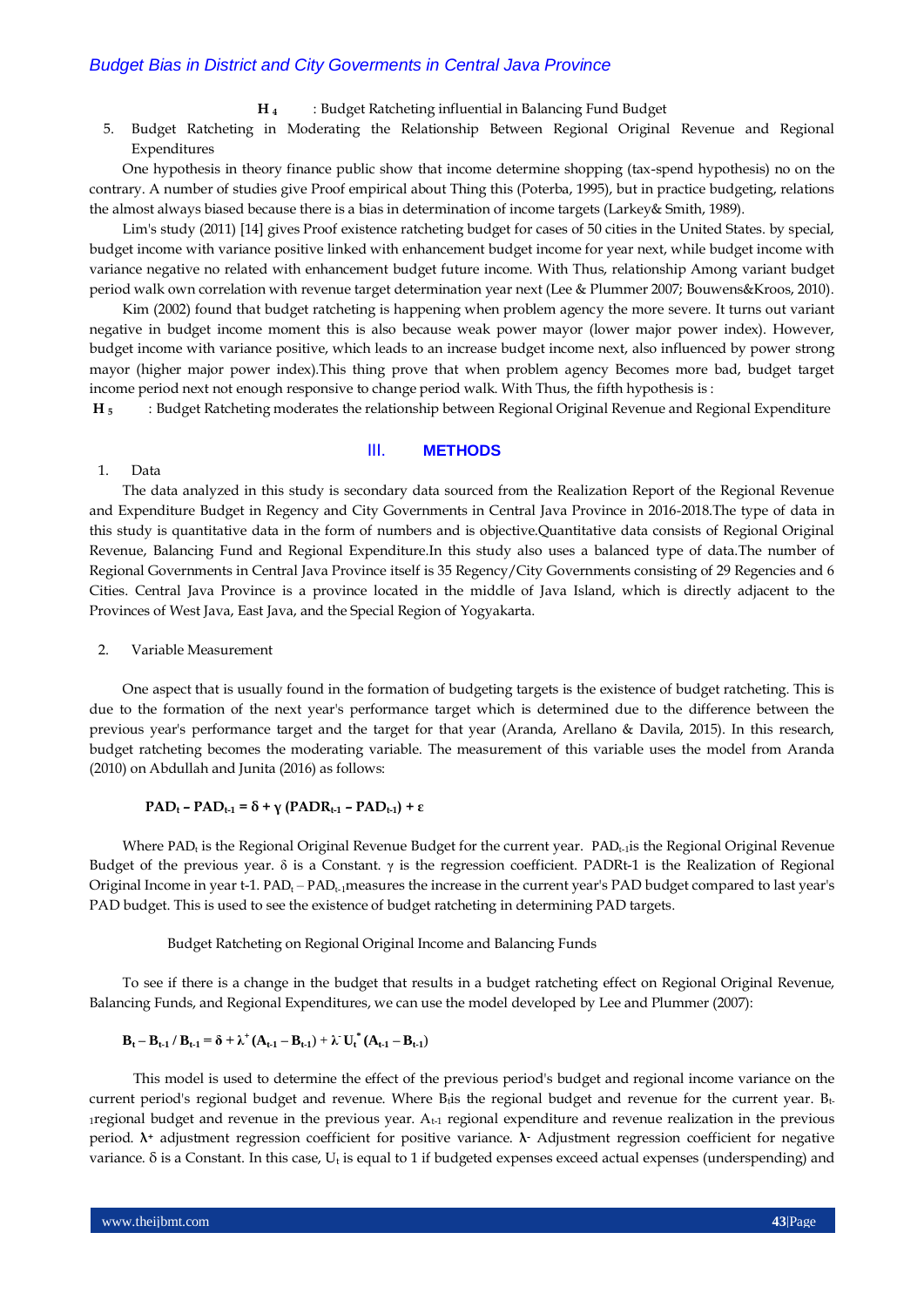0 otherwise. Lee and Plummer (2007) found that the budget control mechanism provided by the district government affects the magnitude of budget ratcheting.

### 3. Data Analysis

In this study using the t test, F test and determination test to see the effect between the status quo variables, diversification and financial performance.

### 3.1 test

In this study using the t test, F test and determination test to see the effect between the variables of Regional Original Income, Balancing Funds, Regional Expenditures and Budget Ratcheting:

#### Table 3.1

Statistical Test Results t Regional Original Revenue, Budget Ratcheting, and Regional Original Revenue x Budget Ratcheting to Regional Expenditure

| Coefficients <sup>a</sup> |                |              |              |             |      |
|---------------------------|----------------|--------------|--------------|-------------|------|
|                           | Unstandardized |              | Standardized |             |      |
|                           |                | Coefficients | Coefficients |             |      |
| Model                     | В              | Std. Error   | Beta         | t           | Sig. |
| (Constant)                | 6.339          | 1.838        |              | 3.449       | .001 |
| X1                        | .617           | .057         |              | .790 10.893 | .000 |
| X <sub>2</sub>            | $-.277$        | .530         | $-.038$      | $-522$      | .603 |
| $X1*Z$                    | $-.009$        | .024         | $-.028$      | $-379$      | .706 |

a. Dependent Variable: Y

From the results of data processing using SPSS, the calculation can be seen from : Df =  $104 - 3 = 101$  by using a significance level of 0.05%, the table obtained is 1.660. Based on the results of the regression for profitability, Regional Original Income obtained t-value > t-table that is 10,893 > 1,660. Based on the table above, the Regional Original Income variable has a significant influence on Regional Expenditures, because the significance value (Sig.) is 0.000 <0.005 (alpha).

Meanwhile, the variables of Budget Ratcheting and Regional Original Revenue x budget ratcheting obtained tvalue< t-table, which are -0.522 and -0.379 <1.661. The significance value (Sig.) of budget ratcheting and local revenue x budget ratcheting is 0.603 and 0.706 > 0.05 (alpha). This shows that the variables of Budget Ratcheting and Regional Original Revenue x Budget Ratcheting do not have a significant effect on Regional Expenditures.

Table 3.2

Result of Statistical Test t Balancing Fund to Regional Expenditure

|                |                | Coefficients <sup>a</sup> |              |        |      |
|----------------|----------------|---------------------------|--------------|--------|------|
|                | Unstandardized |                           | Standardized |        |      |
|                | Coefficients   |                           | Coefficients |        |      |
| Model          |                | Std. Error                | Beta         |        | Sig. |
| (Constant)     | 2.023          | .609                      |              | 3.323  | .001 |
| X <sub>2</sub> | .845           | .050                      | .857         | 16.793 | .000 |
|                |                |                           |              |        |      |

a. Dependent Variable: Y

From the results of the data processing, the calculation can be seen from:  $Df = 104 - 2 = 102$  by using a significance level of 0.05%, the t table obtained is 1.659. Based on the results of the regression for profitability, PAD obtained t-value > t-table that is 16,793 > 1,659. The significance value (sig.) 0.000 < 0.005, it can be concluded that the hypothesis is accepted, which means that the Balancing Fund has a significant influence on Regional Expenditures.

### 3.2 F test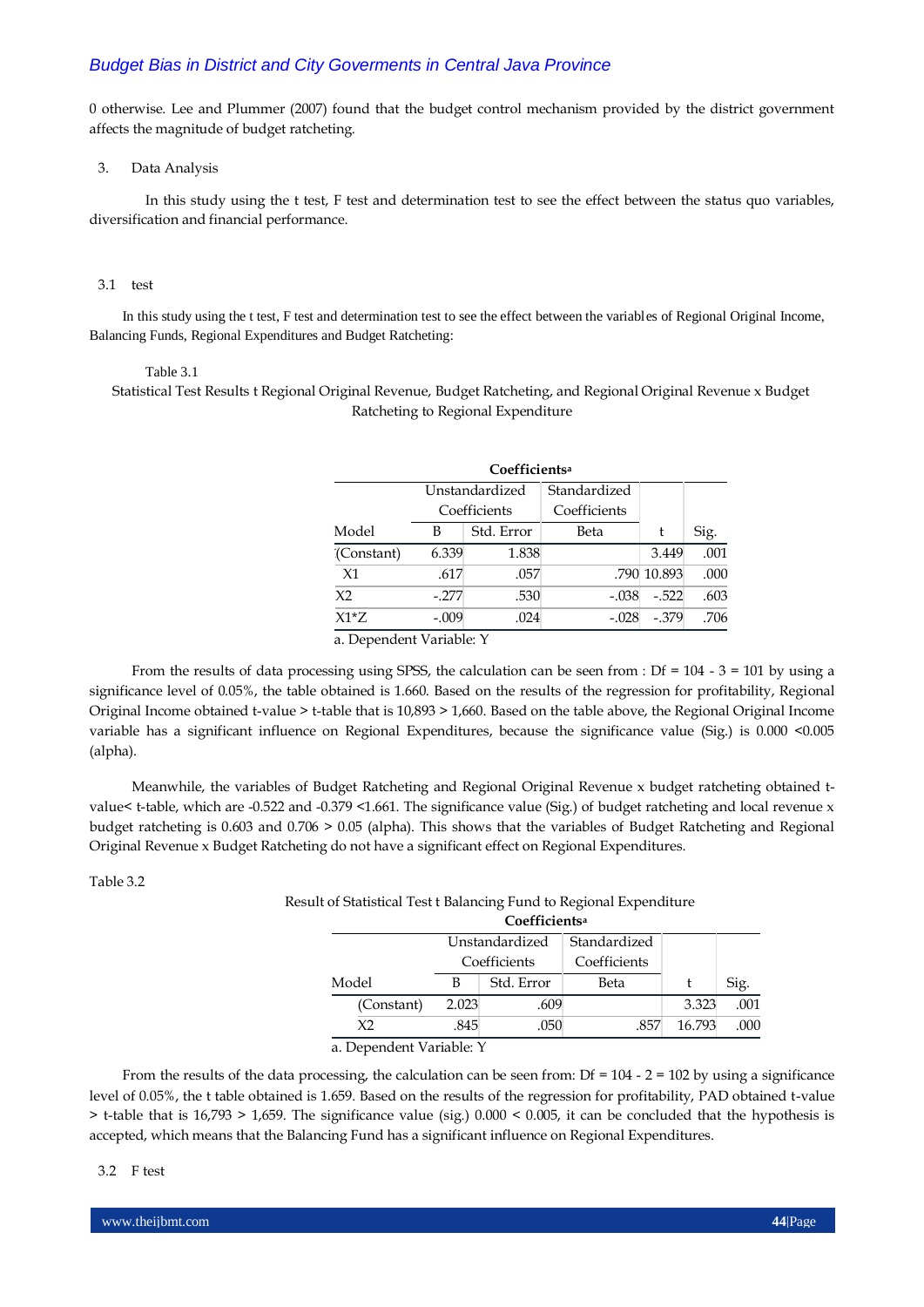Testing the F test hypothesis is used to see whether the independent variable of Regional Original Income has a meaningful influence on the dependent variable of Regional Expenditure with Budget Ratcheting as a moderating variable. In addition, the t test is also used to determine the effect of the independent variable on the dependent variable and the t test is used to see the partial effect. From the results of the simultaneous test, the following results are obtained.

# Table 3.3

F Test Results of Regional Original Revenue, Budget Ratcheting, and Regional Original Revenue x Budget

| Ratcheting of Regional Expenditure             |         |     |        |        |                   |  |  |
|------------------------------------------------|---------|-----|--------|--------|-------------------|--|--|
| <b>ANOVA</b> <sup>a</sup>                      |         |     |        |        |                   |  |  |
| Sum of<br>Mean                                 |         |     |        |        |                   |  |  |
| Model                                          | Squares | Df  | Square | F      | Sig.              |  |  |
| Regression                                     | 1.015   | 3   | .338   | 37.052 | .000 <sub>b</sub> |  |  |
| Residual                                       | .913    | 100 | .009   |        |                   |  |  |
| Total                                          | 1.928   | 103 |        |        |                   |  |  |
| $\mathbb{R}$ 1.0 $\mathbb{R}$ 1.1 $\mathbb{R}$ |         |     |        |        |                   |  |  |

a. Dependent Variable: Y

b. Predictors: (Constant), X1\*Z, X1, Z

From the results of the table above, it can be seen that F-value 37,052 with a probability of 0.00. It is known that Ftable is 3.09 < F-valueand the probability number is less than 0.005. Thus, it can be concluded that the model used to test Regional Original Income is a fit model. The regression equation can be stated as significant, which means that local revenue and budget ratcheting have a significant effect on regional spending.

| Table 3.4                                                  |
|------------------------------------------------------------|
| F Test Results of Balancing Funds on Regional Expenditures |
| ATOTIA                                                     |

| ANUV Aª                                                            |         |     |        |         |                   |  |  |
|--------------------------------------------------------------------|---------|-----|--------|---------|-------------------|--|--|
|                                                                    | Sum of  |     | Mean   |         |                   |  |  |
| Model                                                              | Squares | Df  | Square | F       | Sig.              |  |  |
| Regression                                                         | 1.416   |     | 1.416  | 281.989 | .000 <sup>b</sup> |  |  |
| Residual                                                           | .512    | 102 | .005   |         |                   |  |  |
| Total                                                              | 1.928   | 103 |        |         |                   |  |  |
| $\sim$ Denoted that $U_{\rm{c}}$ and $U_{\rm{c}}$ and $U_{\rm{c}}$ |         |     |        |         |                   |  |  |

a. Dependent Variable: Y

b. Predictors: (Constant), X2

From the results of the table above, it is known that F-value is 281,989 with a probability of 0.00. It is known that F-table is 3.08 < F-value and the probability number is less than 0.005. Thus, it can be concluded that the model used to test the Balancing Fund is a fit model. From the regression equation it can be stated that the Balancing Fund has a significant effect on Regional Expenditures.

# 3.3 Determinant Test

The coefficient of determination can be used to determine how closely the relationship between the independent variable and the dependent variable is. The magnitude of the coefficient of determination is indicated by the value of Adjusted R. Square which is located between 0 to 1. From the results of data analysis using SPSS software, the following results are obtained:

### Tabel3.5

Results of the Determination of Regional Original Income on Regional Expenditures

| <b>IVLUUCI JUHHHAL V</b>      |      |          |        |                                                |  |  |
|-------------------------------|------|----------|--------|------------------------------------------------|--|--|
| Mod                           |      |          |        | $\text{Adjusted } R \mid \text{Std. Error of}$ |  |  |
| el                            | R    | R Square | Square | the Estimate                                   |  |  |
|                               | 725a | .526     | .521   | .09465                                         |  |  |
| a. Predictors: (Constant), X1 |      |          |        |                                                |  |  |

**Model Summary**

The results of calculations using SPSS can be seen that the Adjusted R Square in the table obtained results of 0.521 or 52.1%. This shows the ability of the independent variable to run the variance of the dependent variable, which is 0.521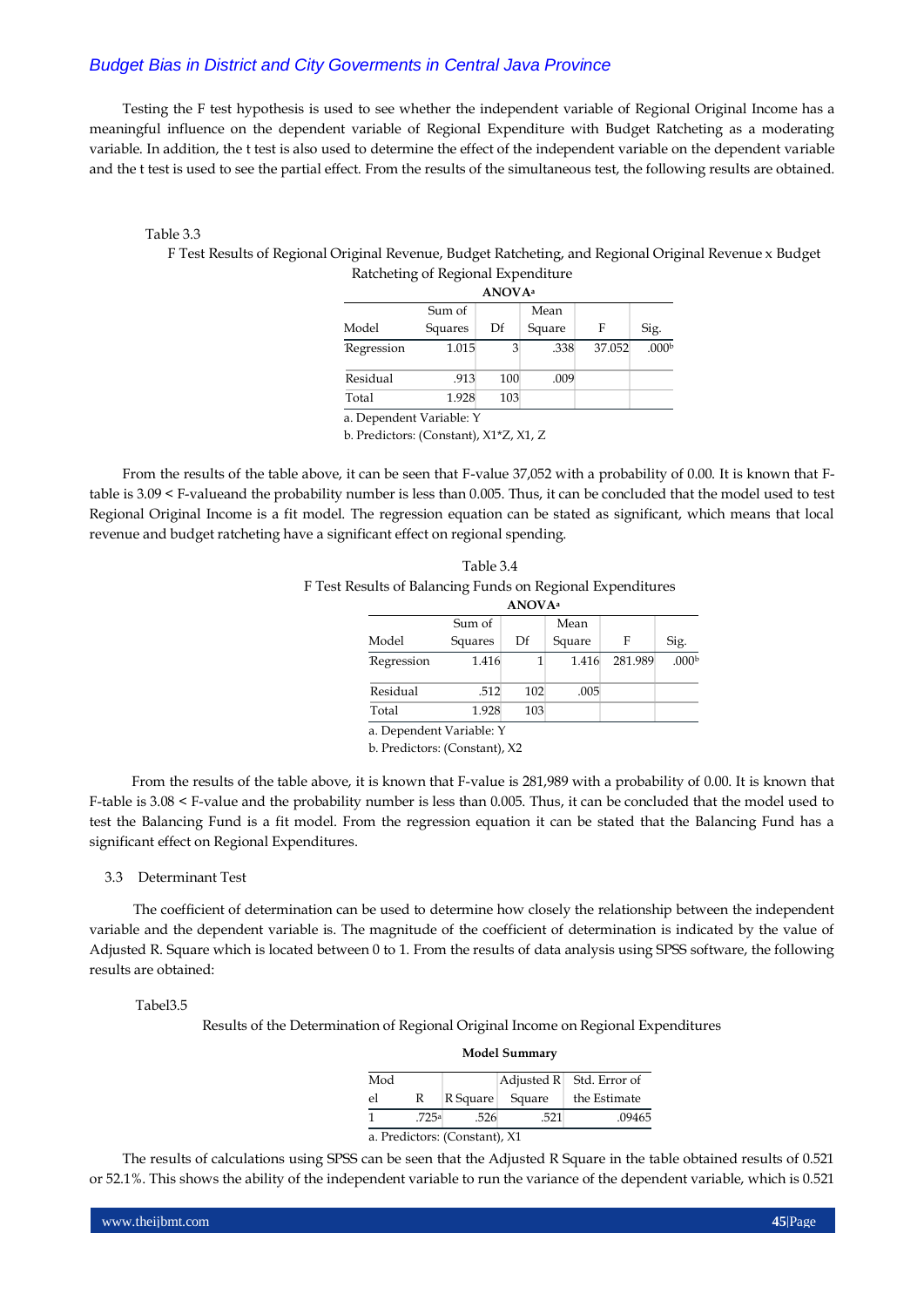or 52.1%, which has an effect on Regional Expenditures, while the remaining 47.9% is explained by other variables or factors.

Table 3.6

Result of Determination of Balancing Fund on Regional Expenditure

**Model Summary**

| Mod                           |       |          |        | $\left  \text{Adjusted R} \right $ Std. Error of |  |
|-------------------------------|-------|----------|--------|--------------------------------------------------|--|
| el                            | R     | R Square | Square | the Estimate                                     |  |
|                               | .857a | 734      | .732   | .07085                                           |  |
| a. Predictors: (Constant), X2 |       |          |        |                                                  |  |

The results of calculations using SPSS can be seen that the Adjusted R Square in the table obtained results of 0.732 or 73.2%. This shows the ability of the independent variable to run the variance of the dependent variable, which is 0.732 or 73.2%, which has an effect on Regional Expenditures, while the remaining 26.8% is explained by other variables or factors.

### Table 3.7

Results of Determination Test of Regional Original Income, Budget Ratcheting, and Regional Original Income x Budget Ratcheting of Regional Expenditures

| <b>Model Summary</b>                   |   |          |        |                            |  |  |
|----------------------------------------|---|----------|--------|----------------------------|--|--|
| Mode                                   |   |          |        | Adjusted $R$ Std. Error of |  |  |
|                                        | R | R Square | Square | the Estimate               |  |  |
| 726a<br>.09554<br>.526<br>.512         |   |          |        |                            |  |  |
| a. Predictors: (Constant), X1*Z, X1, Z |   |          |        |                            |  |  |

Meanwhile, after adding the moderating variable, namely budget ratcheting, the value of Adjusted R Square decreased to 0.512 or 51.2%. From these results, it is known that 51.2% of Regional Expenditures can be explained by Regional Original Income and budget ratcheting as moderating variables which weakens in moderating Regional Original Income to Regional Expenditures.

## **IV. DISCUSSION**

The results of this study show the t-value of  $10,893 > 1,660$  and Sig.  $0.001 \le 0.005$ , thus giving the result that Regional Original Income has an effect on Regional Expenditures and this supports the formulated hypothesis. Where this also shows a positive relationship, when Regional Original Income increases, it will also have an impact on increasing Regional Expenditures, so  $H_1$  in this study is accepted.

The results of this study indicate the t-value is 16,793 > 1,659 and Sig. 0.001 < 0.005, thus giving the result that the Balancing Fund has an effect on Regional Expenditures and this supports the formulated hypothesis. Where this also shows a positive relationship, when the Balancing Fund increases, it will also have an increase in Regional Expenditures, so  $H_2$  in this study is accepted.

Budget Bias in Regional Original Revenue Budgeting. The results of the growth regression test show that the value of the ratcheting coefficient in Regional Expenditures is 0.001. This proves that there is a ratcheting effect in the Regional Original Revenue Budgeting, so  $H_3$  in this study is accepted.

Budget Ratcheting in the Balancing Fund Budget The results of the growth regression test show that the value of the ratcheting coefficient in Regional Expenditures is (-0.550). This proves that there is a ratcheting effect in the Balancing Fund Budget, so H<sup>4</sup> in this study is accepted.

Budget increase is a moderating variable that weakens the relationship between Regional Original Income and Regional Expenditures. The results showed that the Adjusted R Square was 0.521 or 52.1% in the first regression and the Adjusted R Square decreased after the second regression (MRA) to 0.512 or 51.2%. So that there is an effect of Budget Ratcheting in influencing Regional Original Income with Regional Expenditures and Budget Ratcheting weakens the relationship between Regional Original Income and Regional Expenditures, so  $H_5$  in this study is accepted.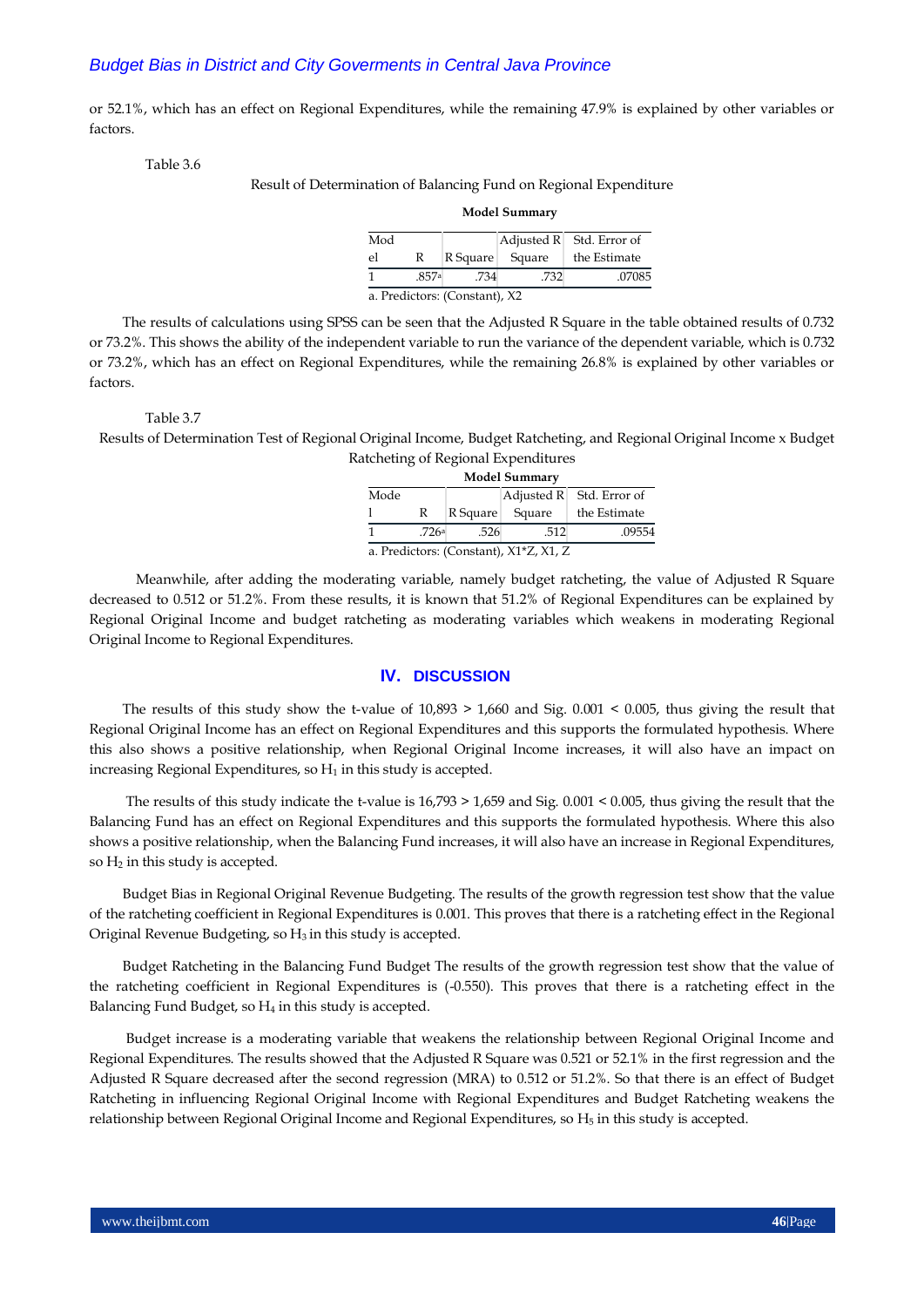# **V. CONCLUSION**

Based on the analysis conducted on the results of growth regression and multiple linear regression on the Realization Report of Regency and City Regional Revenue and Expenditure Budgets in the Province of Central Java in 2016-2018, it can be concluded that from the growth regression results state that Budget Ratcheting occurs in the budgeting of Regional Original Revenue, Effects Budget Ratcheting also occurs in the Balancing Fund. This study also concludes that the influence of Regional Original Income on Regional Expenditures accompanied by an increase in Regional Original Income also has an impact on increasing Regional Expenditures.

This study also finds that there is an effect of Budget Ratcheting in influencing the relationship between Regional Original Income and Regional Expenditures and it can be stated that the Budget Ratcheting Effect weakens the relationship of Regional Original Income with Regional Expenditures. Thus it can be concluded that the five hypotheses in this studyaccepted.

The suggestions given by researchers are:

- 1. Increase the scope of the sample that will be carried out in further research, such as the Regional Government SKPD.
- 2. Be able to explain in detail the impact of the Budget Ratcheting effect in Local Government Budgeting.

# **REFERENCE**

- [1] Indjejikian, R., & Nanda, D., 1999, 'Dynamic incentives and responsibility accounting', Journal of Accounting and Economics 27(2), 177-201.
- [2] Anessi-pessina, E., & Sicilia, M. (2017). Biased Budgeting in the Public Sector : Evidence from Italian Local Governments Biased Budgeting in the Public Sector : Evidence from Italian Local Governments. *Local Government Studies*, *41*(6), 819–840[. https://doi.org/10.1080/03003930.2015.1012194](https://doi.org/10.1080/03003930.2015.1012194)
- [3] Rubin, Irene S. (1993). The Politics of Public Budgeting: Getting and Spending, Borrowing and Balancing. Chatham, N.J.: Chatham House.
- [4] Larkey, Patrick D. & Richard A. Smith. (1989). Bias in the Formulation of Local Government Budget Problems. Policy Sciences 22(2): 123-166.
- [5] Rahmawati, Indah. (2010). PengaruhPendapatanAsli Daerah (PAD) dan Dana AlokasiUmum (DAU) terhadapAlokasiBelanja Daerah (Studi pada PemerintahKabupaten/Kota di Jawa Tengah. Skripsi (Tidakdipublikasikan). Semarang: UniversitasDiponogoro. Web: http://eprints.undip.ac.id/22587/1/SKRIPSI\_- \_NUR\_INDAH\_RAHMAWATI.PDF (22/3/2015)
- [6] Eita, Joel Hinaunye & Daisy Mbazima. (2008). The Causal Relationship Between Government Revenue and Expenditure in Namibia. MPRA Paper No. 9154. Online at http://mpra. ub.uni-muenchen.de/9154/
- [7] Abdullah, S. &Nazry, R., 2015, 'Analisisvariananggaranpemerintahdaerahpenjelasanempirisdariperspektifkeagenan', Jurnal Samudra Ekonomi dan Bisnis 6(2), 272-283.
- [8] Abdullah, Syukriy. 2012. PerilakuOportunistikLegislatif dan Faktor-Faktor yang Mempengaruhinya: BuktiEmpirisdariPenganggaranPemerintah Daerah di Indonesia. Disertasi (TidakDipublikasikan). Yogyakarta: Program StudiDoktorFakultasEkonomika dan BisnisUniversitas Gadjah Mada.
- [9] Halim, Abdul &Syukriy Abdullah. 2006. Hubungan dan MasalahKeagenan di Pemerintah Daerah: SebuahPeluangPenelitianAnggaran dan Akuntansi. JurnalAkuntansiPemerintah 2(1): 53-64.